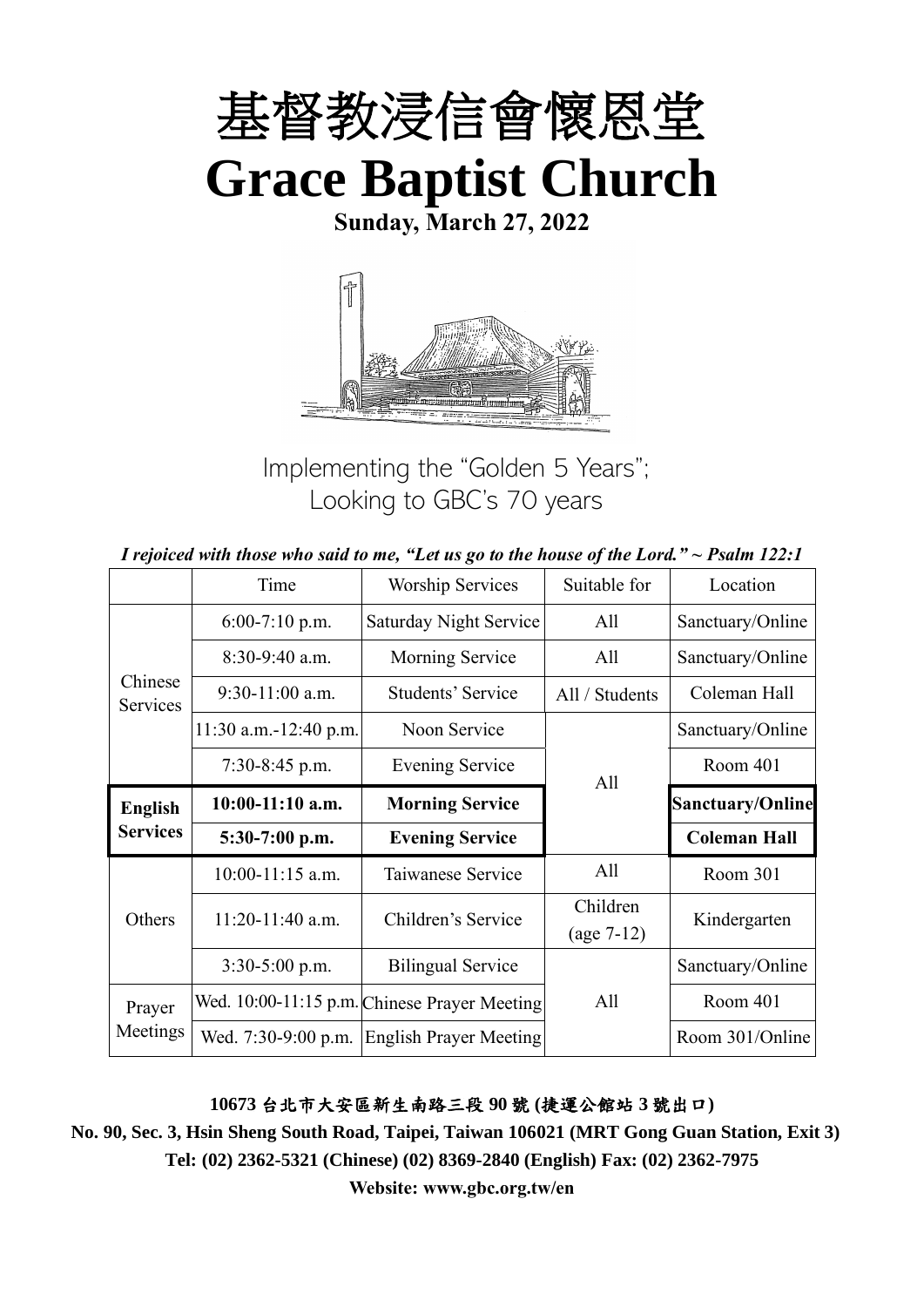|                                                              | <b>Welcome to Grace Baptist Church English Congregation.</b><br>Thank you for choosing to worship with us and celebrate the glory of our Lord.                                                               |                                            |  |  |  |
|--------------------------------------------------------------|--------------------------------------------------------------------------------------------------------------------------------------------------------------------------------------------------------------|--------------------------------------------|--|--|--|
|                                                              | Morning Worship Service - 10:00 a.m.<br><b>Sunday, March 27, 2022</b>                                                                                                                                        |                                            |  |  |  |
| Prelude                                                      |                                                                                                                                                                                                              | Praise Tan                                 |  |  |  |
| Greeting/Prayer                                              |                                                                                                                                                                                                              | Michael Huang                              |  |  |  |
| Worship through Music                                        | "Be Still for the Presence of the Lord"<br>"I Sing the Mighty Power of God" - #48                                                                                                                            |                                            |  |  |  |
| Pastoral Prayer                                              |                                                                                                                                                                                                              | <b>Pastor Nick Brideson</b>                |  |  |  |
| Worship through Music                                        | "And Can It Be" - $\#250$<br>"They'll Know We Are Christians" - #385                                                                                                                                         | Michael Huang                              |  |  |  |
| <b>Offertory Prayer</b><br>Tithes and Offerings              |                                                                                                                                                                                                              | Amanda Lou                                 |  |  |  |
| Doxology                                                     |                                                                                                                                                                                                              |                                            |  |  |  |
| Special Music<br>Pray for Our Church                         | "By Our Love"                                                                                                                                                                                                | <b>Hallel Singers</b><br>Pastor Kevin Wang |  |  |  |
| <b>Scripture Reading</b>                                     | John 15:9-17                                                                                                                                                                                                 |                                            |  |  |  |
| Message                                                      | A Life of Love                                                                                                                                                                                               | Pastor Nick Brideson                       |  |  |  |
| <b>Response Song</b><br>Benediction                          | "Make Me a Blessing" - #380                                                                                                                                                                                  |                                            |  |  |  |
| Welcome                                                      |                                                                                                                                                                                                              |                                            |  |  |  |
| Closing Song<br>Nursery<br>Postlude<br>$(0-3)$               | "As the Lord Is with Us"                                                                                                                                                                                     | Michael Huang<br>Praise Tan                |  |  |  |
| AM<br>Service:                                               | Evening Worship Service – 5:30 p.m.<br><b>Sunday, March 27, 2022</b>                                                                                                                                         |                                            |  |  |  |
| Prelude                                                      |                                                                                                                                                                                                              | Michael Tsai                               |  |  |  |
| Prayer                                                       |                                                                                                                                                                                                              | Alex Chen, Leader                          |  |  |  |
| Worship through Music<br>Greeting                            | "You Are My King (Amazing Love)"                                                                                                                                                                             |                                            |  |  |  |
| Pastoral Prayer                                              |                                                                                                                                                                                                              | Pastor Nick Brideson                       |  |  |  |
| Worship through Music                                        | "Jesus There's No One Like You"<br>"John $3:16"$                                                                                                                                                             | Alex Chen, Leader                          |  |  |  |
| <b>Offertory Prayer</b>                                      | "Magnificent Marvelous Matchless Love"                                                                                                                                                                       | Cesar Gonzalez                             |  |  |  |
| Tithes and Offerings                                         |                                                                                                                                                                                                              |                                            |  |  |  |
| Pray for Our Church<br><b>Scripture Reading</b>              | John 15:9-17                                                                                                                                                                                                 | Pastor Kevin Wang                          |  |  |  |
| Message<br><b>Response Song</b>                              | A Life of Love<br>"Mv Greatest Love Is You"                                                                                                                                                                  | Pastor Nick Brideson                       |  |  |  |
| <b>Closing Prayer</b><br>Welcome<br>Closing Song<br>Postlude | "Magnificent Marvelous Matchless Love"                                                                                                                                                                       | Alex Chen, Leader<br>Michael Tsai          |  |  |  |
|                                                              |                                                                                                                                                                                                              |                                            |  |  |  |
|                                                              | <b>Our Vision Is to Spread the Gospel</b>                                                                                                                                                                    |                                            |  |  |  |
| To achieve this, we aim:                                     | To become a house of prayer                                                                                                                                                                                  |                                            |  |  |  |
|                                                              | Through prayer, to build the body of Christ<br>From the body, to do the work of mission in Taipei, Taiwan, and neighboring countries<br>"but you will receive nower when the Holy Spirit has come upon you." |                                            |  |  |  |

> *"but you will receive power when the Holy Spirit has come upon you; and you shall be My witnesses both in Jerusalem, and in all Judea and Samaria, and even to the remotest part of the earth." -* Acts 1:8 (NASB)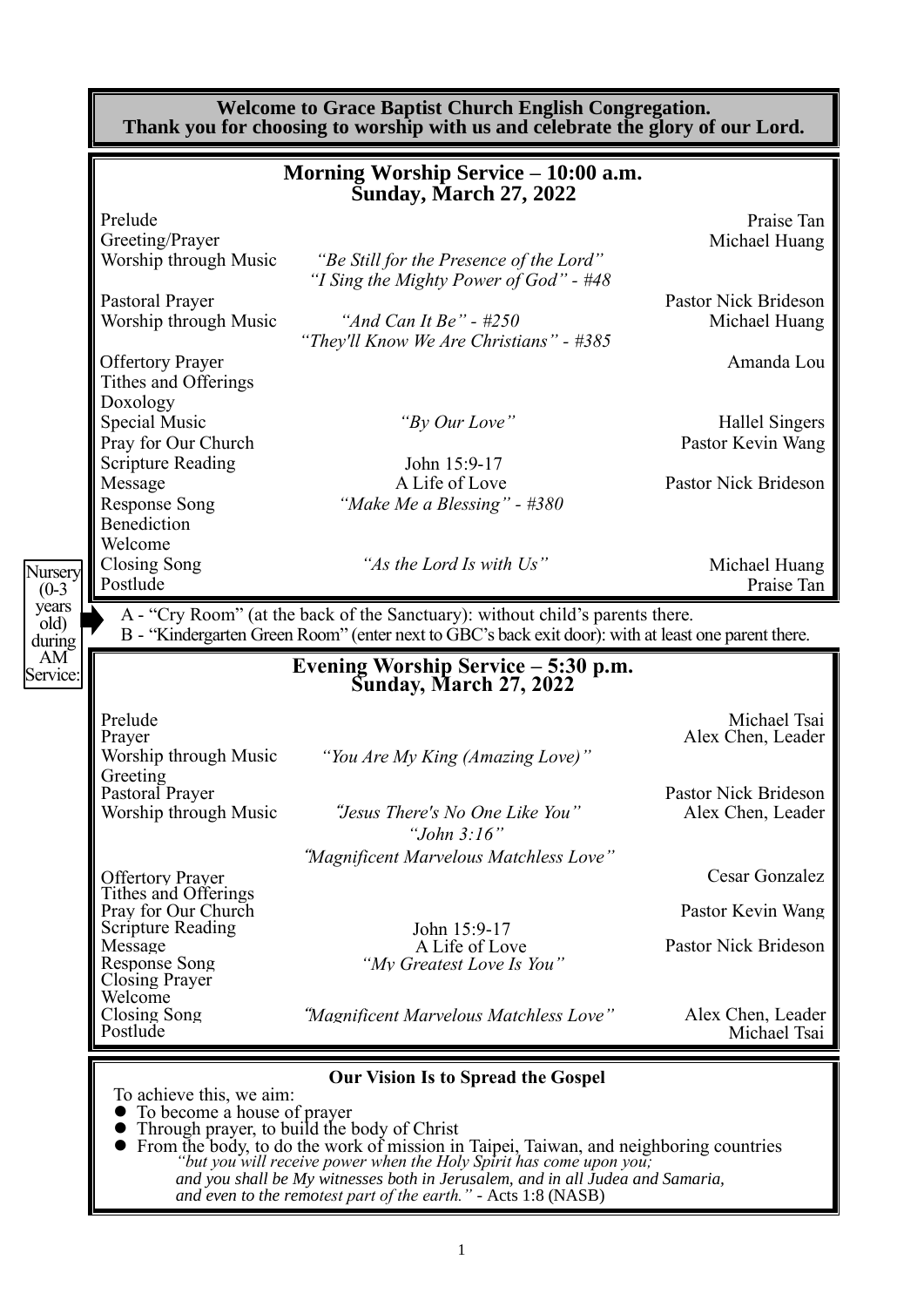# **Sermon Topic: A Life of Love Scripture: John 15:9-17**

### **Speaker: Pastor Nick Brideson March 27, 2022**

#### **Scripture: John 15:9-17 (NASB)**

**9** "Just as the Father has loved Me, I have also loved you; abide in My love. **<sup>10</sup>** "If you keep My commandments, you will abide in My love; just as I have kept My Father's commandments and abide in His love. <sup>11</sup> "These things I have spoken to you so that My joy may be in you, and that your joy may be made full.

**<sup>12</sup>** "This is My commandment, that you love one another, just as I have loved you. **<sup>13</sup>** "Greater love has no one than this, that one lay down his life for his friends. **<sup>14</sup>** "You are My friends if you do what I command you. **<sup>15</sup>** "No longer do I call you slaves, for the slave does not know what his master is doing; but I have called you friends, for all things that I have heard from My Father I have made known to you. **<sup>16</sup>** "You did not choose Me but I chose you, and appointed you that you would go and bear fruit, and that your fruit would remain, so that whatever you ask of the Father in My name He may give to you.<sup>17</sup> "This I command you, that you love one another.

**Notes:**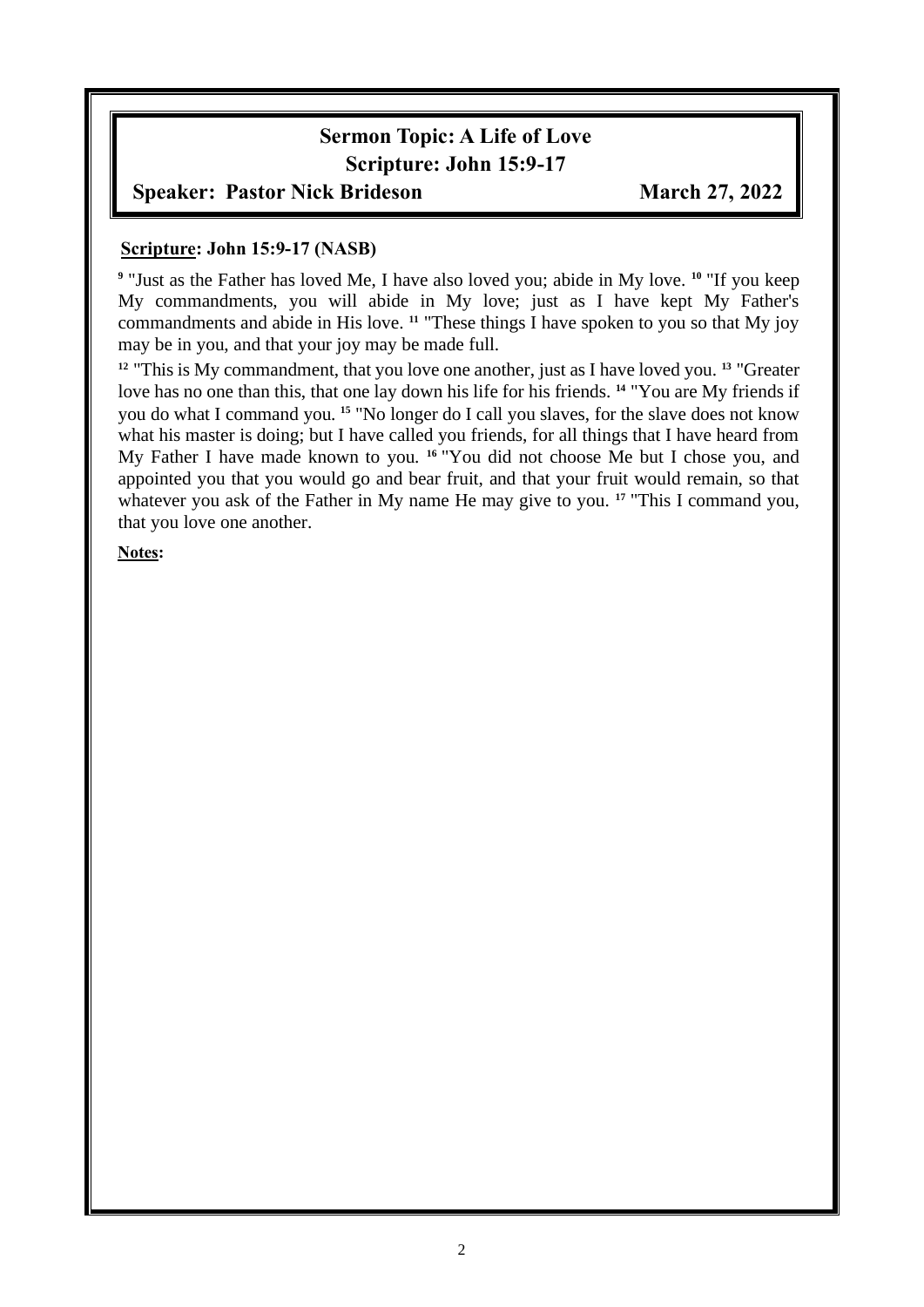### **Young Adults Fellowship: Next Meeting - April 2**



Young Adults Fellowship is for young adults from the age of 20-35 to study God's Word and fellowship together. It meets regularly on 1st and 3rd Saturdays from 4:30 to 6:00 p.m. in WanFu 22 (next to GBC building). Please join our next meeting directly this Saturday, *April 2*.

Contact Pastor Kevin Wang at kevin $(a)$ gbc.org.tw if you need more information.

#### **Parenting Group**

Parenting Group welcomes parents (including single parents) with kids of any age to join. We study various principles about parenting as well as enjoying fellowship with each other. The group meets at 11:30 a.m. on

2nd and 4th Sundays in Room 402. You can join the class directly. If you have any questions, please email Rod

Syverson at: [rod\\_syverson@hotmail.com.](mailto:rod_syverson@hotmail.com)

### **Lord's Supper Available**

For those who worship with us regularly and are unable to join us for worship in the Sanctuary on April 3rd, you may go to the GBC front desk to pick up a 2-in-1 Lord's Supper cup and join us for worship and the Lord's Supper online.

#### **Thursday Night Bible Study (ZOOM Meeting)**

Please join us to learn from God's Word, as well as enjoy fellowship every Thursday, 7:30 - 9:00 p.m., via Zoom.



If you want to join or have any questions, please contact the leader, Rod Syverson at: [rod\\_syverson@hotmail.com.](mailto:rod_syverson@hotmail.com)

### **Evangelism Training: April 9**

We are called to share the Gospel, but do you know how? IMB missionaries, Pastor Jon and his wife Tommie Anne, will teach a method to share:

- the Gospel in **four minutes** using a pen and paper - your personal testimony in **three minutes**
- 

Training will consist of:

- two 2-hour training sessions
- going out to apply what we have learned - going out to apply what we have coming back to share our experiences
- 

Used with 883 unbelievers in Taiwan, this method helped 241 to accept Jesus within 4 months! Both children and adults can easily use this method. Bring your friends and family! Let's share the gospel together! *Registration is required via QR code above.*

**Time/Place:** 10:00-12:00, 14:00-16:00, Sat., Apr. 9/ Coleman Hall **Languages:** Chinese and English

### **Child Dedication**



The 2022 Child Dedication will be held during the Morning English Service on May 8. It is to dedicate children between the ages 0-6 years old. Deadline to register is **April 24**.

Any Christian family with at least one of the parents being a Christian and who has been regularly attending GBC is welcome to register and dedicate their child.

Please email SueJenny at [suejenny@gbc.org.tw](mailto:suejenny@gbc.org.tw) to register with the following information: 1. Parents' names, cell phone number, email address. 2. Child's name, gender, date of birth.

### **2022 Children's Art Festival**

On May  $7<sup>th</sup>$  (Saturday), GBC's Children's Art Festival will resume and be held at Grace Baptist Church from 11:00 a.m. to 4:00 p.m. We will



collect children's art works from children aged between kindergarten and 18 years old before *April 15*. Children can now start planning what to show or exhibit on that day.

Registration forms and details are available at the front desk. If you have any questions or can help, please contact Jean Tang at [jean@gbc.org.tw.](mailto:jean@gbc.org.tw)



Evangelism Training on Apr. 9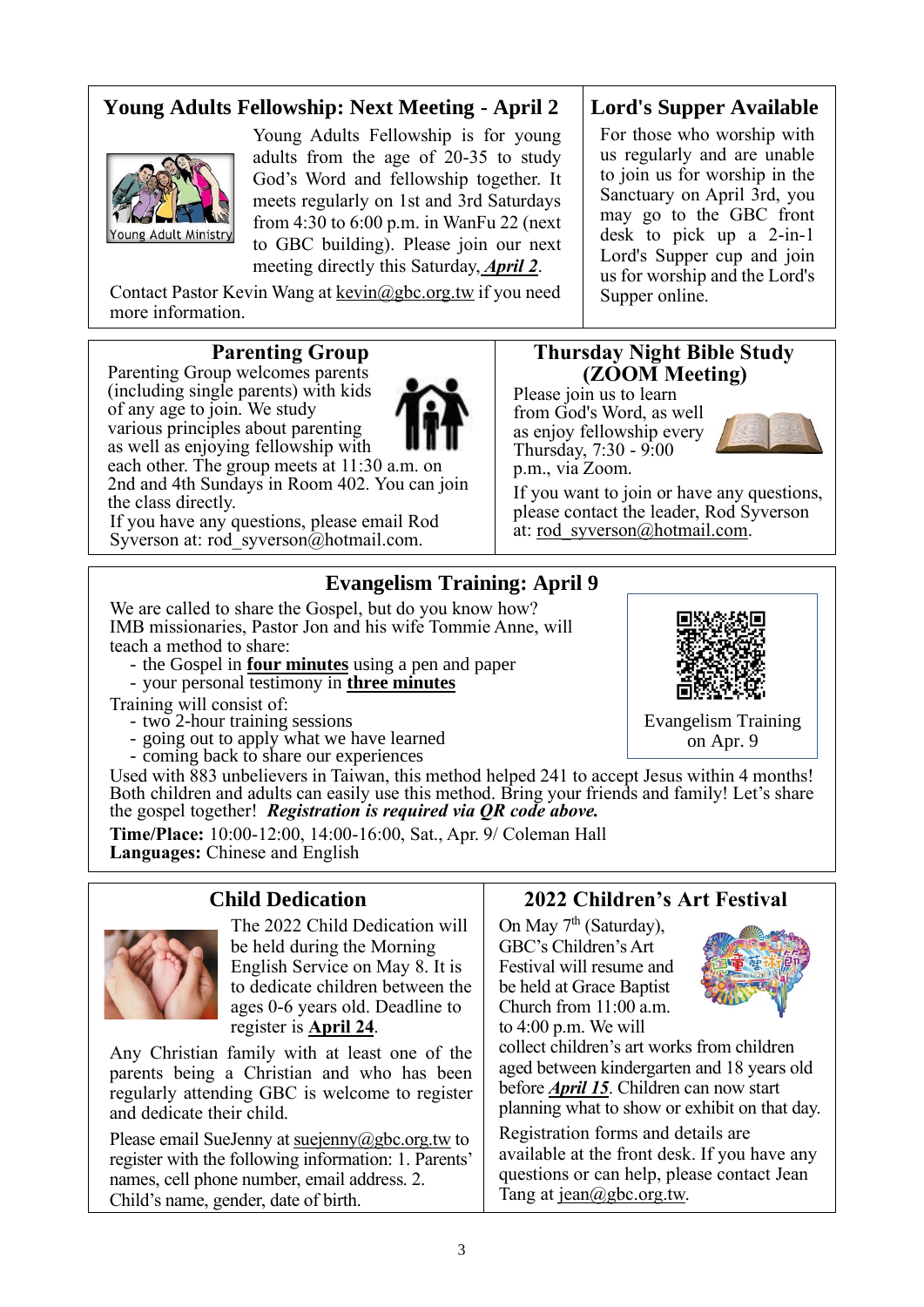### **Recruiting Taitung Mission Trip Team Members**

We are recruiting team members for the Taitung VBS Mission Trip. The trip will be held August 16-20, 2022. Team members will serve in four sites: Music Site, Mission Site, Bible Story Site, Crafts Site.

#### **Four Requirements for Applicants:**

- GBC members
- Able to teach in Chinese and English
- Able to attend all 5 training sessions
- VBS experience is preferred, but not a must

**Training Time/Dates:** 2:00 p.m. – 4:00 p.m. on May 8, June 19, July 10, July 31, and August 14 The application forms (with guidelines) are available at the bulletin stand on the 1st floor close to the elevator (next to the door leading to the deck). Please submit your completed application to the front desk or SueJenny before *TODAY, March 27*.

| <b>Easter Events</b><br>$\sim$ Please invite your friends $\sim$  |                                                                       |  |  |  |
|-------------------------------------------------------------------|-----------------------------------------------------------------------|--|--|--|
| Sunday, April 10<br>10:00 a.m. (Sanctuary)<br>Wednesday, April 13 | <b>English Hallel Singers Easter Presentation</b>                     |  |  |  |
| 7:30 p.m. (Room 301)                                              | <b>Passion Week Prayer Meeting</b>                                    |  |  |  |
| 7:30 p.m. (Room $401$ )                                           | Passion Week Prayer Meeting (Chinese)                                 |  |  |  |
| Friday, April 15 Good Friday Service                              |                                                                       |  |  |  |
| $11:00$ a.m. (Sanctuary)                                          | Good Friday Meditation Service (Chinese)                              |  |  |  |
| 5:00 p.m. (Coleman Hall)                                          | Movie: "Passion of the Christ" (English subtitles)                    |  |  |  |
| 7:30 p.m. (Sanctuary)                                             | Good Friday service (Chinese)                                         |  |  |  |
| 8:00 p.m. (Coleman Hall)                                          | <b>Good Friday service (English)</b>                                  |  |  |  |
| Sunday, April 17 Easter Sunday                                    |                                                                       |  |  |  |
|                                                                   | 9:00 a.m., 11:30 a.m., 2:30 p.m. & 4:00 p.m. Sunday school (as usual) |  |  |  |
| 10:00 a.m. (Sanctuary)                                            | <b>Easter Sunday Morning Service</b>                                  |  |  |  |
| $11:30$ a.m. (Sanctuary)                                          | <b>Chinese Choir Presentation</b>                                     |  |  |  |
| 5:30 p.m. (Sanctuary)                                             | <b>English Hallel Singers Easter Presentation</b>                     |  |  |  |
|                                                                   | 7.0777077077707077700                                                 |  |  |  |

**\*ENGLISH SERVICES IN BOLD PRINT\***

**Chinese Bulletin Highlights**  (Please read Chinese bulletin for details)

➢ **GBC Commemoration Service:** 1:00 to 2:00 p.m. on April 3, in the Sanctuary, GBC will hold the special Tomb Sweeping Day Sunday Service. It helps Christian to know about our future heavenly home. You may join the service directly. If you want the service to pray for your deceased family member(s), please register by following the Chinese bulletin instruction.



Prayer Warriors for Missionaries

- ➢ **Gospel Message during Baptism Service:** 3:30 p.m. on April 24 in the Sanctuary, Pastor ShenChen Lee will share on *"A New Creation"* based on 2 Corinthians 5:17. Please invite un-saved friends to attend and pray for them.
- ➢ **Prayer Warriors for Missionaries:** Brothers and sisters who have a heart to pray for GBC supported missionaries. Scan the QR code to join or for details.

### **Epidemic Relief Application**

- For GBC members (attending GBC regularly) affected financially by COVID situation.
- Successful applicants receive NTD 20,000 (while funds are available).
- GBC will respond within 10 days for each application.
- Please check our website to apply.

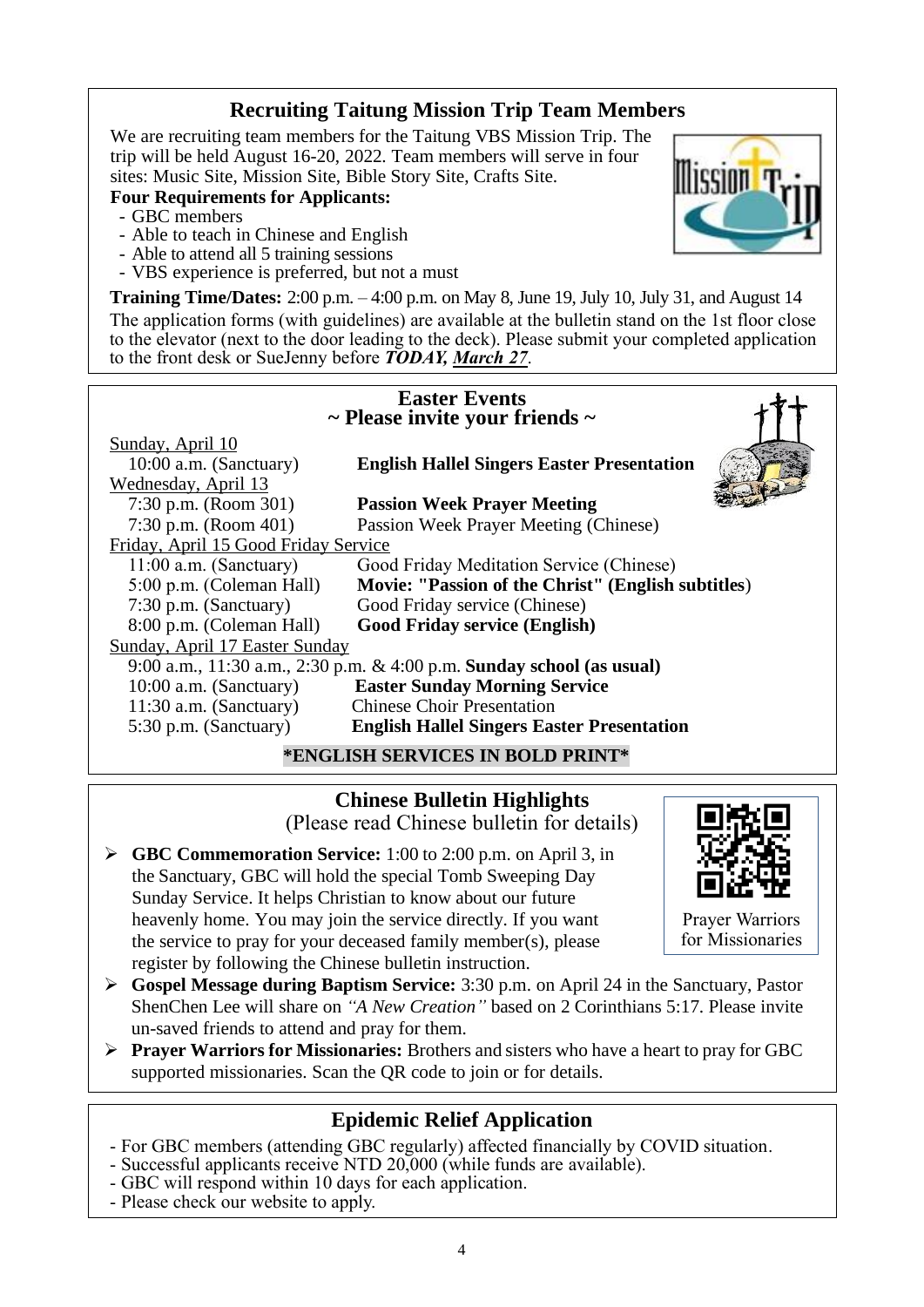# **Mabuhay Fellowship**

Today, March 27, at 2 p.m. in Basement Room B05, the Mabuhay Fellowship will have a Tagalog Bible study. All Tagalog-speaking nationals are welcome.



The Mabuhay Fellowship comprises Filipinos aiming to share God's love and light through worship, prayer, Bible study, fellowship, gospel sharing, and other ministries.

# **Indian Bible Study Fellowship Group (IBSF)**

Timothy and Deborah Meesala are hosting the Indian small group Bible study in WanFu (next to GBC) each Sunday from 2:30 to 4:00 p.m. All (whether Indian or not) are very welcome to join.

To join, or for more information, please contact Timothy at: yedukondaluster@gmail.com

| <b>English Congregation Leaders</b>                                                                                                                                                                                                                                                                                                                                                                                                                                                                                                 |                                                                                                                                                                                                                                                                                                                                                                                                                                                                                    |                                                                                                                                                                                                                                                                                                                                                                                                                                                                                                                                                                   |                                                                                                                                                                                                                                                                                                                                                                                                                                                                                                                                                                                |  |
|-------------------------------------------------------------------------------------------------------------------------------------------------------------------------------------------------------------------------------------------------------------------------------------------------------------------------------------------------------------------------------------------------------------------------------------------------------------------------------------------------------------------------------------|------------------------------------------------------------------------------------------------------------------------------------------------------------------------------------------------------------------------------------------------------------------------------------------------------------------------------------------------------------------------------------------------------------------------------------------------------------------------------------|-------------------------------------------------------------------------------------------------------------------------------------------------------------------------------------------------------------------------------------------------------------------------------------------------------------------------------------------------------------------------------------------------------------------------------------------------------------------------------------------------------------------------------------------------------------------|--------------------------------------------------------------------------------------------------------------------------------------------------------------------------------------------------------------------------------------------------------------------------------------------------------------------------------------------------------------------------------------------------------------------------------------------------------------------------------------------------------------------------------------------------------------------------------|--|
|                                                                                                                                                                                                                                                                                                                                                                                                                                                                                                                                     | English Leading Pastor: Nick Brideson                                                                                                                                                                                                                                                                                                                                                                                                                                              |                                                                                                                                                                                                                                                                                                                                                                                                                                                                                                                                                                   |                                                                                                                                                                                                                                                                                                                                                                                                                                                                                                                                                                                |  |
|                                                                                                                                                                                                                                                                                                                                                                                                                                                                                                                                     | <b>Pastor Nick Brideson</b>                                                                                                                                                                                                                                                                                                                                                                                                                                                        | Minister Priscilla Liao                                                                                                                                                                                                                                                                                                                                                                                                                                                                                                                                           | Pastor Kevin Wang                                                                                                                                                                                                                                                                                                                                                                                                                                                                                                                                                              |  |
| <b>Adult Education</b><br>Nick Brideson<br>nick@gbc.org.tw<br><b>Foreign Mission:</b><br>- Medical/Dental Team<br>Armand Lim<br>rmanlim@yahoo.com<br>- Leadership Training<br>Nick Brideson<br>nick@gbc.org.tw<br><b>Orphanage Ministry</b><br>Julie Chen<br>yuling0914@gmail.com<br><b>Mabuhay Fellowship</b><br>Ava Zamora<br>avazam@yahoo.com<br><b>Small Groups</b><br>- Ethiopian Students<br>- Salt & Light<br>- NTU Conversation<br>- Thursday Night Bible Study<br>- Indian Bible Study Fellowship<br>- HsinChu Bible Study | <b>Morning Greeters</b><br>Arjun Puvvala<br>nagarjuna123iict@gmail.com<br>Alltrin Dhana Raja Gopal<br>alltrin.chim99@gmail.com<br><b>Morning Fellowship Tea</b><br>Yuri Shih<br>yuchen phone@hotmail.com<br><b>Evening Greeters</b><br>Vicky Kuo<br>asiaglobe999@gmail.com<br><b>Evening Fellowship Tea/</b><br><b>Baptism Celebration Fellowship</b><br>Michelle Cheng<br>yealincheng@yahoo.com<br><b>Baptism Support</b><br>Michael Dellinger<br>michaeleldondellinger@gmail.com | <b>Cry Room Children's Care</b><br>Joanne Pan<br>f65027.tw@yahoo.com.tw<br>Preschool<br>Joanna Peng<br>Joanna1285@gmail.com<br><b>AWANA Spark Group</b><br>Crystal Turner<br>elisayeh@yahoo.com<br><b>AWANA T&amp;T Group</b><br>Ming Lai<br>minglai88@gmail.com<br><b>Prayer Ministry</b><br>Priscilla Liao<br>priscilla@gbc.org.tw<br><b>Hospital Visitation</b><br>Amanda Lou<br>lou.amanda@gmail.com<br><b>Celebrate Recovery</b><br>Priscilla Liao<br>priscilla@gbc.org.tw<br><b>Taiwan Mission:</b><br>- TaiTung Team<br>Cherrie Gow Lim<br>cvgow@yahoo.com | <b>Green Room Children's Care</b><br>Pastor Kevin Wang<br>kevin@gbc.org.tw<br><b>Morning Music Worship</b><br>Cherrie Gow Lim<br>cvgow@yahoo.com<br><b>Morning Multimedia</b><br>Vicky Lin<br>gbcmorningmedia@gmail.com<br><b>Adult Choir</b><br><b>Hand Bell Choir</b><br>Juliet Jao<br>lenyinjao@gmail.com<br><b>Hallel Singers</b><br>Cherrie Gow Lim<br>cvgow@yahoo.com<br><b>Evening Music Team</b><br>Alex Chen<br>gbceworshipteam@gmail.com<br><b>Evening Multimedia</b><br><b>Grant Burgess</b><br>grantburgess@live.co.za<br><b>Trinity Youth</b><br>(Grades 7 to 12) |  |
| Deacon<br>Yuri Shih<br>yuchen phone@hotmail.com                                                                                                                                                                                                                                                                                                                                                                                                                                                                                     | <b>Alternate Deacon</b><br><b>Timothy Meesala</b><br>yedukondaluster@gmail.com                                                                                                                                                                                                                                                                                                                                                                                                     | <b>Foreign Mission:</b><br>- VBS Team<br>Priscilla Liao<br>priscilla@gbc.org.tw<br><b>Small Groups</b>                                                                                                                                                                                                                                                                                                                                                                                                                                                            | Kevin Wang<br>kevin@gbc.org.tw<br><b>Young Adults Fellowship</b><br>Kevin Wang                                                                                                                                                                                                                                                                                                                                                                                                                                                                                                 |  |
| SueJenny Hsu<br>suejenny@gbc.org.tw                                                                                                                                                                                                                                                                                                                                                                                                                                                                                                 | <b>Secretarial staff</b><br>Stella Chen (part-time)<br>stella@gbc.org.tw                                                                                                                                                                                                                                                                                                                                                                                                           | Parenting Group<br><b>Sisters Group</b><br><b>NanGang Group</b><br>$\overline{\phantom{a}}$<br>- Hospital Visitation                                                                                                                                                                                                                                                                                                                                                                                                                                              | kevin@gbc.org.tw<br><b>Small Groups</b><br>- International Students Group<br>- Crown of Beauty                                                                                                                                                                                                                                                                                                                                                                                                                                                                                 |  |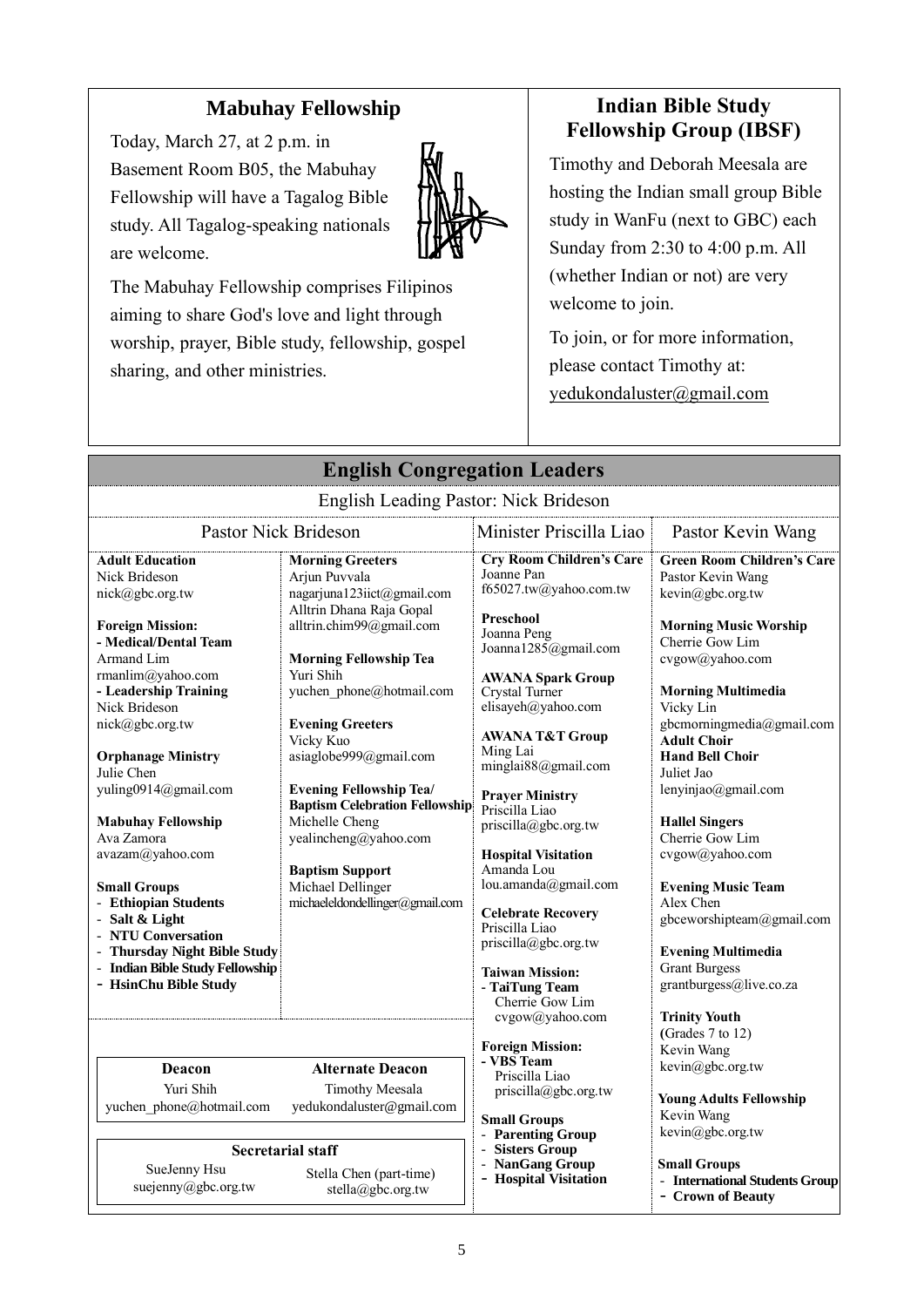| $\star\star$ Sunday School Information - Join the class directly $\star\star$ |                                                                                                                                                       |  |                                                                                                                                                                                      |  |
|-------------------------------------------------------------------------------|-------------------------------------------------------------------------------------------------------------------------------------------------------|--|--------------------------------------------------------------------------------------------------------------------------------------------------------------------------------------|--|
| <b>Class</b>                                                                  | Time & Room                                                                                                                                           |  |                                                                                                                                                                                      |  |
| <b>Beginning Christian Life</b>                                               |                                                                                                                                                       |  |                                                                                                                                                                                      |  |
| Alpha – new and non-Christians                                                | 11:30 a.m.                                                                                                                                            |  | Calvary Room                                                                                                                                                                         |  |
| Christianity 101 - required for baptism                                       | 11:30 a.m.                                                                                                                                            |  | Mount of Olives                                                                                                                                                                      |  |
| <b>Maturing Christians</b>                                                    |                                                                                                                                                       |  |                                                                                                                                                                                      |  |
| <b>Bible Studies for Life</b>                                                 | <b>Physical Classes:</b><br>$11:30$ a.m. classes:<br>- Room $B04$<br>- Room B05<br>- WanFu 22 A<br>- WanFu $22 C$<br>$2:30$ p.m. class:<br>- Room 305 |  | <b>Online Classes:</b><br>$9:00$ a.m.<br>Email Johanna Ferng to join, at:<br>joeym.vanderwerf@gmail.com<br>$4:00$ p.m.<br>Email SueJenny for meeting info<br>at: suejenny@gbc.org.tw |  |
| <b>Developing Leaders</b>                                                     |                                                                                                                                                       |  |                                                                                                                                                                                      |  |
| <b>Bible Interpretation</b>                                                   | $2:00 - 3:15$ p.m.                                                                                                                                    |  | Room 402                                                                                                                                                                             |  |
| <b>Youth: Grade 7 and above</b>                                               |                                                                                                                                                       |  |                                                                                                                                                                                      |  |
| <b>Bible Studies for Life</b>                                                 | $11:45$ a.m. $-12:45$ p.m.                                                                                                                            |  | Room 405                                                                                                                                                                             |  |
| <b>Children</b>                                                               |                                                                                                                                                       |  |                                                                                                                                                                                      |  |
| Nursery - Age 3 and under                                                     | $9:50$ a.m. $-11:15$ a.m.                                                                                                                             |  | Kindergarten Green Room                                                                                                                                                              |  |
| Preschool - Age 3 to 5                                                        | $11:40$ a.m. $-12:40$ p.m.                                                                                                                            |  | Room 403                                                                                                                                                                             |  |
| AWANA - Kindergarten $(\pm 1)$ to Grade 6                                     | $11:20$ a.m. $-12:50$ p.m.<br>Rooms 401/404                                                                                                           |  |                                                                                                                                                                                      |  |

| $\star \star$ Fellowships – Join a fellowship directly $\star \star$ |                                                    |            |  |
|----------------------------------------------------------------------|----------------------------------------------------|------------|--|
| Fellowship                                                           | Time                                               | Location   |  |
| Mabuhay                                                              | Sundays 2:00 - 4:00 p.m.                           | <b>B05</b> |  |
| Young Adults $(20 - 35 \text{ y.o.})$                                | $1st$ & 3 <sup>rd</sup> Saturdays 4:30 - 6:00 p.m. | WanFu 22   |  |

| $\star\star$ Small Groups – Contact the leader to join $\star\star$       |                                                 |                                                                              |                                                                    |          |
|---------------------------------------------------------------------------|-------------------------------------------------|------------------------------------------------------------------------------|--------------------------------------------------------------------|----------|
| Type                                                                      | <b>Name</b>                                     | Day/Time                                                                     | <b>Location/Contact Emails</b>                                     |          |
| <b>Students</b>                                                           | NTU Friday English<br><b>Conversation Group</b> | Friday<br>$12:20 - 1:10 \text{ pm}$                                          | <b>NTU</b><br>roytreur@gmail.com                                   | On break |
|                                                                           | <b>International Students Group</b>             | Friday<br>$7:30 - 9:00 \text{ pm}$                                           | WanFu 22A<br>cesaledro57@gmail.com                                 |          |
| Language/<br>Nationality                                                  | <b>Ethiopian Students Group</b>                 | Sunday<br>$7:00 - 9:00$ pm                                                   | Room 307<br>abex98@gmail.com                                       |          |
| Parenting                                                                 | Parenting Group                                 | $2nd$ & 4 <sup>th</sup> Sunday<br>$11:30$ am - $12:30$ pm                    | GBC Room 402<br>rod syverson@hotmail.com                           |          |
| Women                                                                     | Sisters Group (Online)                          | Thursday<br>$7:30 - 9:00$ pm                                                 | joeym.vanderwerf@gmail.com                                         |          |
|                                                                           | Salt & Light                                    | Sunday<br>$1:30 - 3:00$ pm                                                   | <b>GBC Mount of Olives Room</b><br>$123456789nc(\omega)$ gmail.com |          |
| Saturday<br>Crown of Beauty<br>$2:00 - 4:00$ pm                           |                                                 | GBC Mount of Olives Room<br>clemence4261@gmail.com                           |                                                                    |          |
| Thursday Night Bible<br>General<br>Study Group (Online)                   |                                                 | Thursday<br>$7:30 - 9:00$ pm                                                 | GBC Room 301<br>rod syverson@hotmail.com                           |          |
|                                                                           | Indian Bible Study<br>Fellowship Group          | Sunday<br>$2:30 - 4:00$ p.m.                                                 | WanFu<br>yedukondaluster@gmail.com                                 |          |
|                                                                           | HsinChu Bible Study Group                       | Friday<br>$7:30 - 8:45$ pm                                                   | HsinChu<br>rmanlim@yahoo.com                                       |          |
| Ministry                                                                  | <b>Hospital Visitation Group</b>                | Near GBC<br>Thursday<br>On break<br>$1:30 - 2:30$ pm<br>lou.amanda@gmail.com |                                                                    |          |
| Due to the COVID-19 situation, not all the small groups have been opened. |                                                 |                                                                              |                                                                    |          |
| To join or for information, contact the teacher by email above.           |                                                 |                                                                              |                                                                    |          |